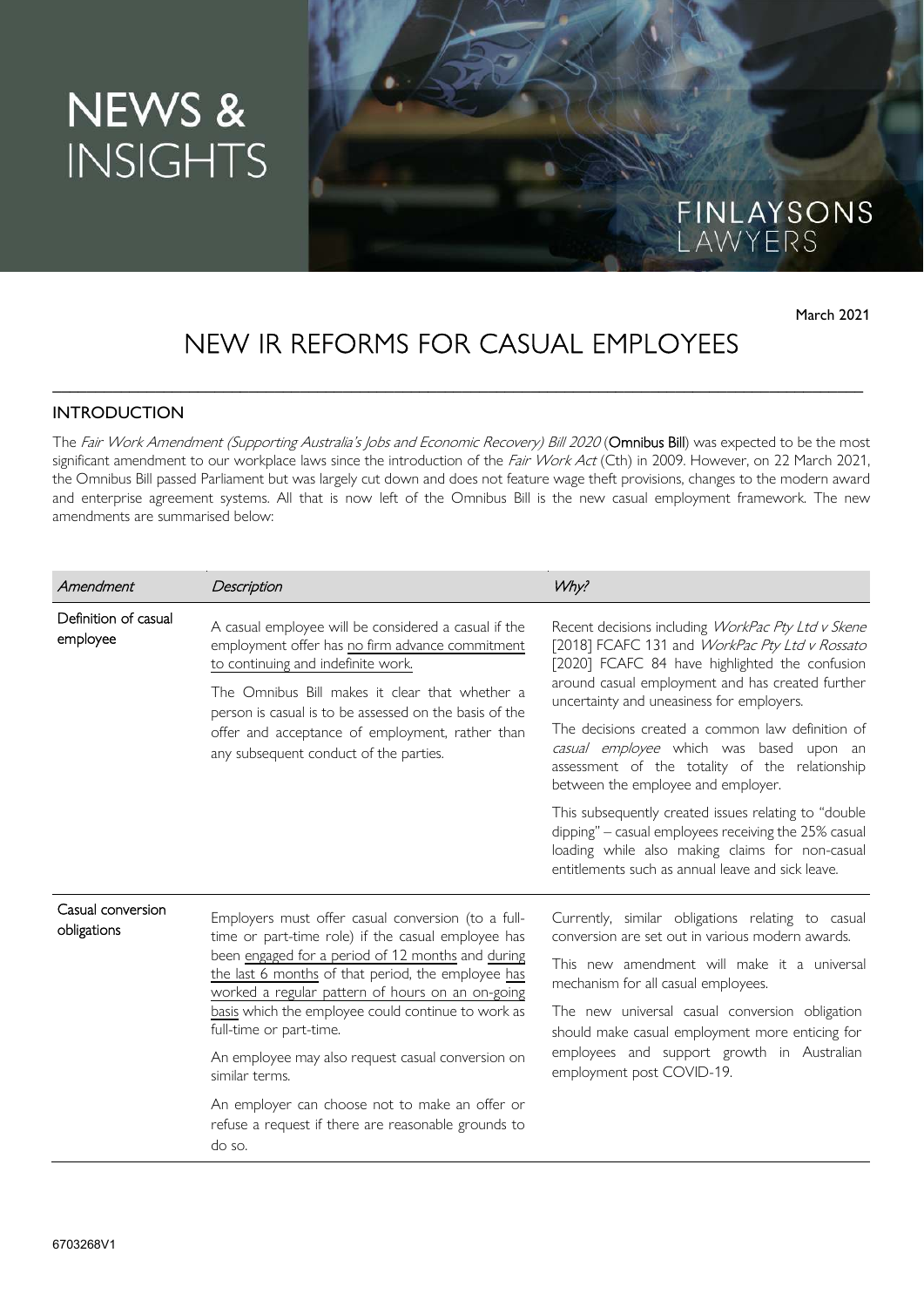| <b>Permitting</b><br>offsetting                             | If the Court does find a casual employee<br>(employed as casual and received 25% casual<br>loading) is not actually a casual employee, the<br>Court must reduce any amount payable to the<br>employee for the relevant entitlements (sick leave,<br>annual leave etc.) by an amount equal to the<br>loading amount. | This will ensure employees do not benefit from<br>"double dipping" and give employers confidence to<br>hire casuals.                                                            |
|-------------------------------------------------------------|---------------------------------------------------------------------------------------------------------------------------------------------------------------------------------------------------------------------------------------------------------------------------------------------------------------------|---------------------------------------------------------------------------------------------------------------------------------------------------------------------------------|
| Casual Employment<br><b>Information</b><br><b>Statement</b> | An employer must give casual employees the<br>Casual Employment Information Statement<br>prepared by the Fair Work Ombudsman.                                                                                                                                                                                       | The Statement will contain information about casual<br>employment and requests for casual conversion to<br>ensure casual employees understand their rights and<br>entitlements. |

# ROSSATO DECISION TO BECOME REDUNDANT

In May 2020, the controversial decision of Full Court of the Federal Court in *Workpac v Rossato<sup>1</sup>* outlined that in determining whether an employee is a casual employee the totality and substance of the relationship should be looked at rather than focusing on the description in the employment contract.

This decision was controversial as it essentially allows many casual employees to receive the 25% casual loading while also being entitled to sick leave and annual leave which would expose Australian employers to significant backpay liabilities.<sup>2</sup>

Although the High Court of Australia has since granted special leave to appeal the contentious decision, the new legislative definition of a casual employee will make redundant the Federal Court reasoning including any subsequent affirmation by the High Court.<sup>3</sup>

# WHAT DOES THIS MEAN FOR YOU?

While the Omnibus Bill is not as significant as firstly anticipated, the casual employee amendments will impact employers particularly in relation to casual employment contracts and processes relating to casual conversion.

# CONTRACTS TO BE CLEARLY DRAFTED

It is vital that casual employment contracts are reviewed to ensure they satisfy the new statutory definition of a casual employee. This includes ensuring that existing casual contracts are amended or replaced as the changes to the *Fair Work Act* will apply retrospectively.

As the tribunals and courts will now look at the offer of employment to determine whether an employee is casual, the employment contract will give numerous indications as to whether the employer makes no firm advance commitment to continuing and indefinite employment (the new statutory definition of casual employment).

When determining whether at the time the offer is made, the employer makes no firm advance commitment, there are various considerations that must be regarded:

- whether the employer can elect to offer work and whether the person can elect to accept or reject that work;
- whether the person will work as required according to the employer needs;
- whether the employment is described as casual; and

<sup>1</sup> [2020] FCAFC 84.

<sup>2</sup> Revised Explanatory Memorandum, *Fair Work Amendment (Supporting Australia's Jobs and Economic Recovery) Bill 2020*, viii. <sup>3</sup> High Court of Australia (HCA), Case B73/2020: WorkPac Pty Ltd v Rossato & Ors.